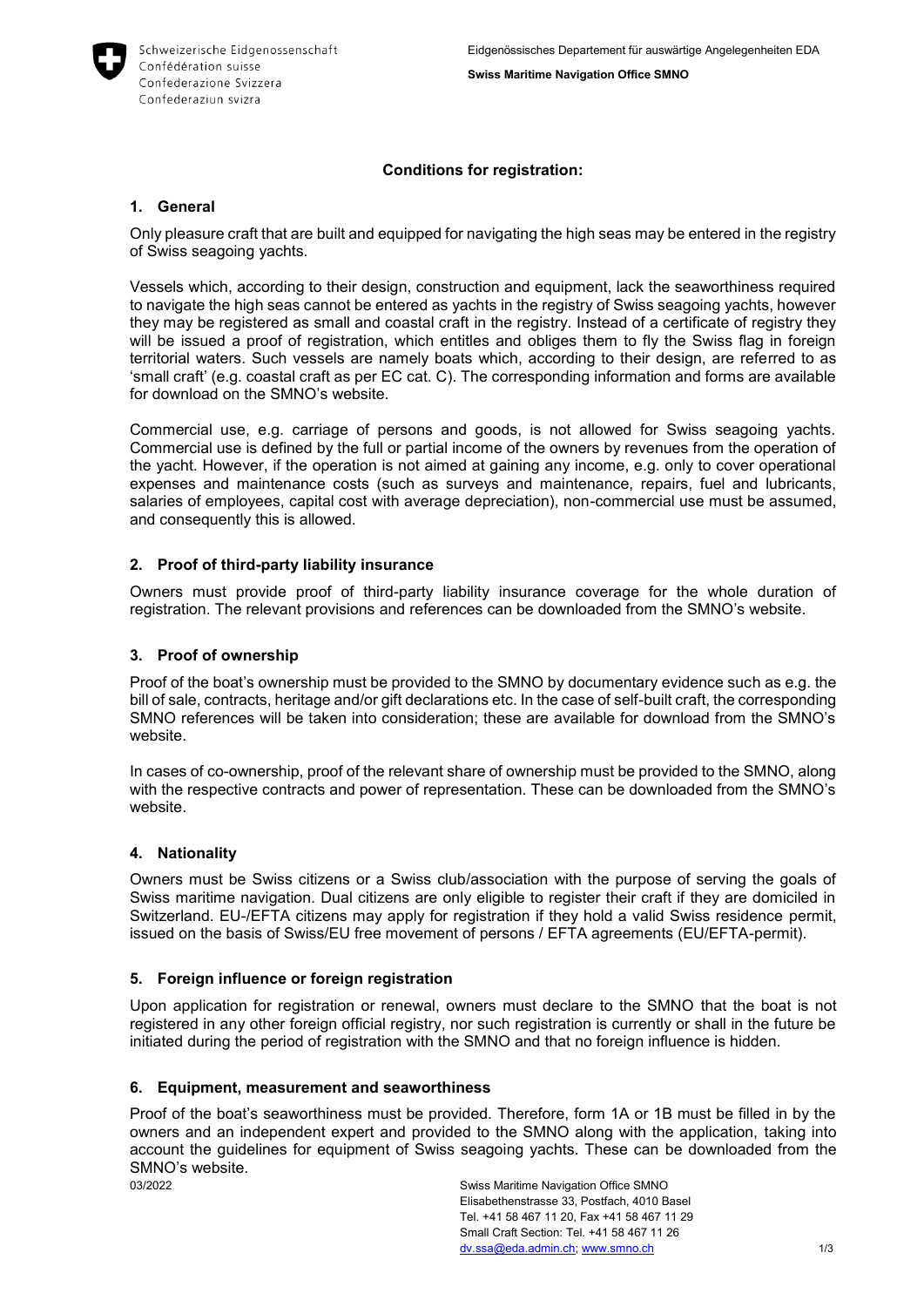

Alternatively a corresponding survey statement by a classification society recognised by the SMNO may be provided. For boats with a tonnage of **150 GT or more this is mandatory.** The list of classification societies recognised by the SMNO can be downloaded from the SMNO's website.

For boats allowed to carry 15 or more persons aboard, powered with more than 750 kW in total, more than 100 GT or a total length of more than 20 metres, an international tonnage measurement certificate must be provided.<sup>1</sup>

This measurement is provided e.g. by all classification societies recognised by the SMNO and by many foreign port and maritime authorities, e.g. also by the German Federal Navigation and Hydrographic Office. [\(www.bsh.de](http://www.bsh.de/) )

Exemptions can be granted by the SMNO upon request for boats carrying fewer than 15 persons, if it can be deemed certain that the relevant values as set out in the international convention on tonnage measurement of ships amount to less than 24 metres in length, respectively less than 100 GT.

# **7. Certificate of Registry**

Every change in particulars mentioned in the certificate of registry must be reported and the certificate sent to the SMNO immediately. Amendments may only be made by the SMNO. The certificate cannot be transferred to new owners. In case of change(s) in ownership a new certificate must be applied for.

### **8. Maritime radio communication**

The regulations for maritime radio communication from Swiss seagoing yachts are overseen by the Federal Office of Communications (OFCOM) of the Federal Department of the Environment, Transport, Energy and Communications (DETEC). In cases where a boat is fitted with relevant communication equipment (e.g. VHF radio, radar, AIS, EPIRB etc.), an application must be made for a ship radio station licence and assignment of a marine radio communication identity (MMSI). [ref. [https://www.bakom.admin.ch/,](https://www.bakom.admin.ch/) => Frequencies and Antennas => Frequency use => Maritime radio communication]

### **9. VAT and customs**

Information regarding VAT and customs declaration and clearances for Swiss seagoing yachts can be obtained directly from the relevant foreign authorities and the Swiss representations abroad.

### **10. Fees**

The costs for an initial registration amount to CHF 1,250.00 (checking of all documentation, entry into the registry database, issuance of the certificate of registry *for three years*) plus postage.

The costs for a renewal of the certificate of registration amount to CHF 150.00 per year. The certificate may be extended upon application for a maximum period of three years (= CHF 450.00).

-

<sup>&</sup>lt;sup>1</sup> In accordance with the rules of the international convention on tonnage measurement of ships 1969 (SR 0.747.305.412)